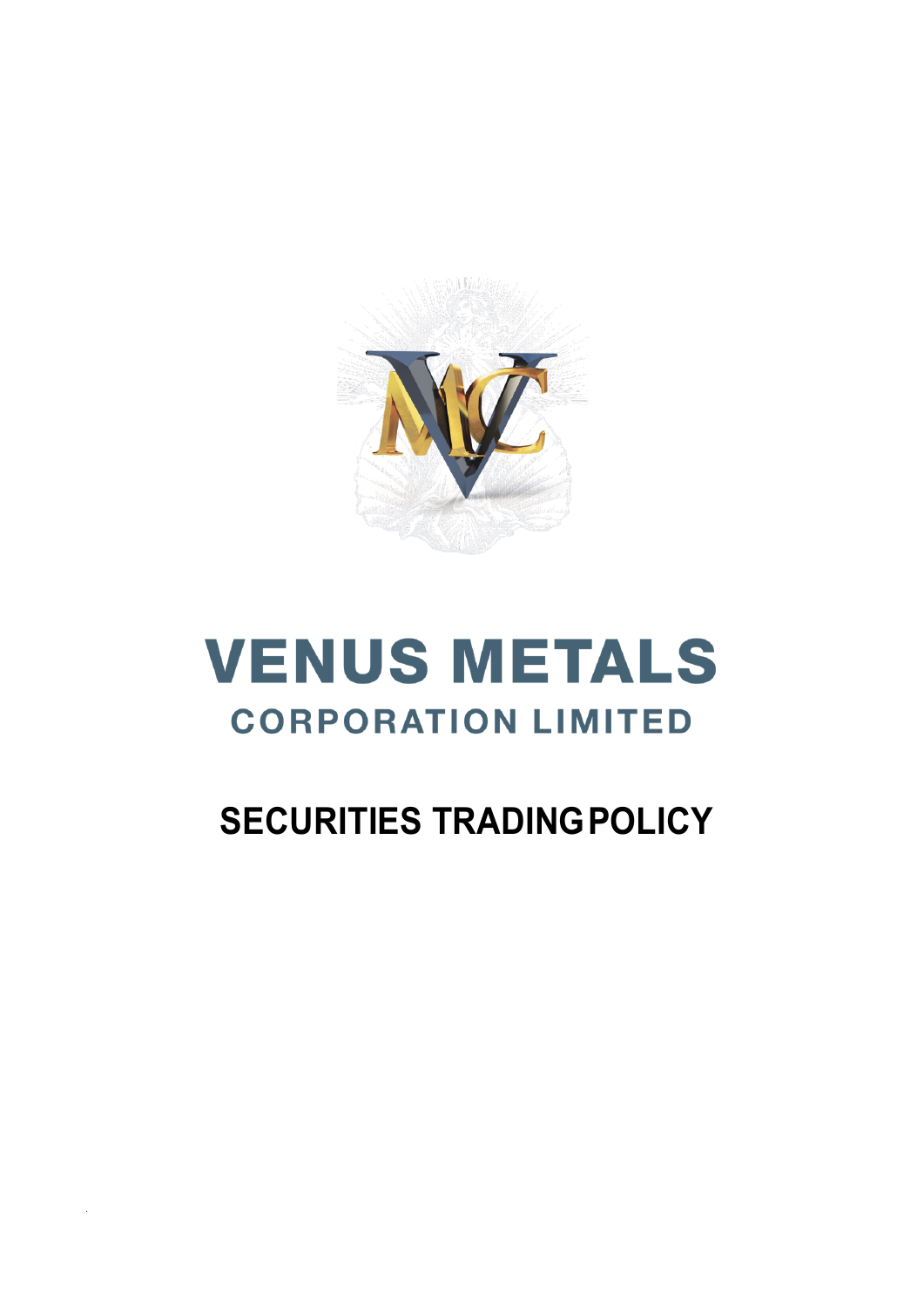## **Securities Trading Policy**

**Venus Metals Corporation Limited** ACN 123 250 582 (**Company**)

#### **1 Purpose**

The purpose of this policy is to:

- assist those persons covered by the policy to comply with their obligations under the insider trading provisions of the *Corporations Act 2001* (Cth) (**Corporations Act**);
- aim to ensure that the reputation of the Company and its subsidiaries (**Group**) is not adversely impacted by perceptions of trading in the Company's securities at certain times, and to ensure a proper market for the Company's securities is maintained that supports shareholder and investor confidence;
- establish a procedure for trading in the Company's securities by persons covered by the policy including setting out: the periods when trading is prohibited; the restrictions on trading; the exceptional circumstances when trading may be permitted during a prohibited period with prior written clearance; the procedure to obtain written clearance to trade during a prohibited period; and the trading that is excluded f rom the policy;and
- comply with the ASX Listing Rules.

This policy is for the protection of the Company and each of the persons covered by the policy. If you do not understand any part of this policy, or the summary of the law relating to insider trading, or how it applies to you, you should contact the Company Secretary before trading in any securities covered by this policy. Ultimately it is **your** responsibility to make sure that none of your trading constitutes insider trading or breaches this policy in any way.

## **2 Who does this policy apply to?**

This policy applies to **Restricted Persons**. A Restricted Person is a person who is:

- (a) a person having authority and responsibility for planning, directing and controlling the activities of the Company, directly or indirectly, including any director (whether executive or otherwise) of the Company (**Key Management Personnel**);
- (b) an employee of the Group (**Employees**); or
- (c) a Connected Person of Key Management Personnel or Employees.

A **Connected Person** means a:

- (a) spouse or partner;
- (b) child or step-child under 18 years;
- (c) a parent;
- (d) an unlisted body corporate which the Key Management Personnel or Employee controls or is director of;
- (e) a trust of which the Key Management Personnel, Employee or any of the persons referred to above is a trustee;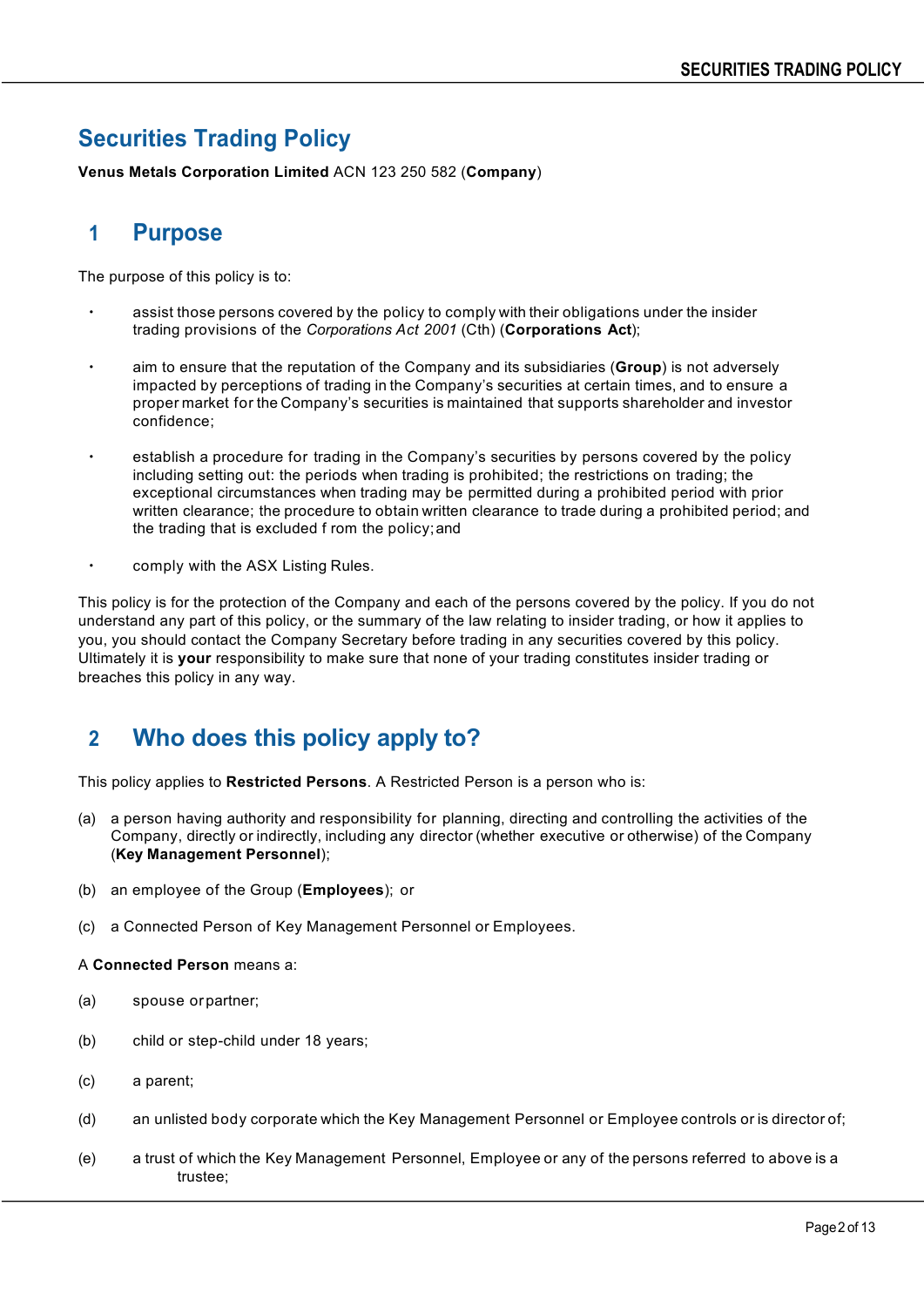- (f) a trust of which the Key Management Personnel, Employee or any of the persons referred to above is a beneficiary; or
- (g) any other person over whom the Key Management Personnel or Employee has significant influence or control.

Where this policy requires a Restricted Person to do an act or thing, the relevant Restricted Person must do that act or thing in respect of the Connected Person.

#### **3 What securities are covered by this policy?**

This policy applies to trading in all securities issued by the Company, and includes the following types of securities:

- (a) shares, share acquisition rights andoptions;
- (b) debentures (including bonds and notes);
- (c) derivatives of any of the above (including equity swaps, futures, hedges and exchange-traded or over-the-counter options) whether settled by cash or otherwise

#### **(Company Securities)**

The insider trading provisions in the Corporations Act also apply to the securities of other companies and entities if you have inside information about that company or entity. These other companies and entities may include suppliers or customers of the Group; joint venture partners; or companies that the Company or another member of the Group has entered (or is planning to enter) into a transaction with, for example a takeover or asset sale.

To "trade" in securities means, whether as principal or agent, to apply for, acquire or dispose of securities; enter into an agreement to apply for, acquire or dispose of securities. To "trade" includes the exercise of an option or the conversion of a share acquisition right.

## **4 Insider trading prohibition**

#### **4.1** What is Inside Information?

**Inside Information** is information that: (a) is not generally available; and (b) if it were generally available, a reasonable person would expect it to have a material effect on the price or value of the securities.

A reasonable person would be taken to expect information to have a material effect on the price or value of securities if (and only if ) the information would, or would be likely to, influence persons who commonly acquire securities in deciding whether or not to acquire or dispose of those securities. In other words, the information must be shown to be material to the investment decision of a reasonable hypothetical investor in the securities.

It does not matter how you come to know the Inside Information. For the purpose of the insider trading provisions of the Corporations Act, "information" is given a wide meaning and includes matters of supposition and other matters that are insufficiently definite to warrant being made known to the pub lic and matters relating to the intentions, or the likely intentions of a person.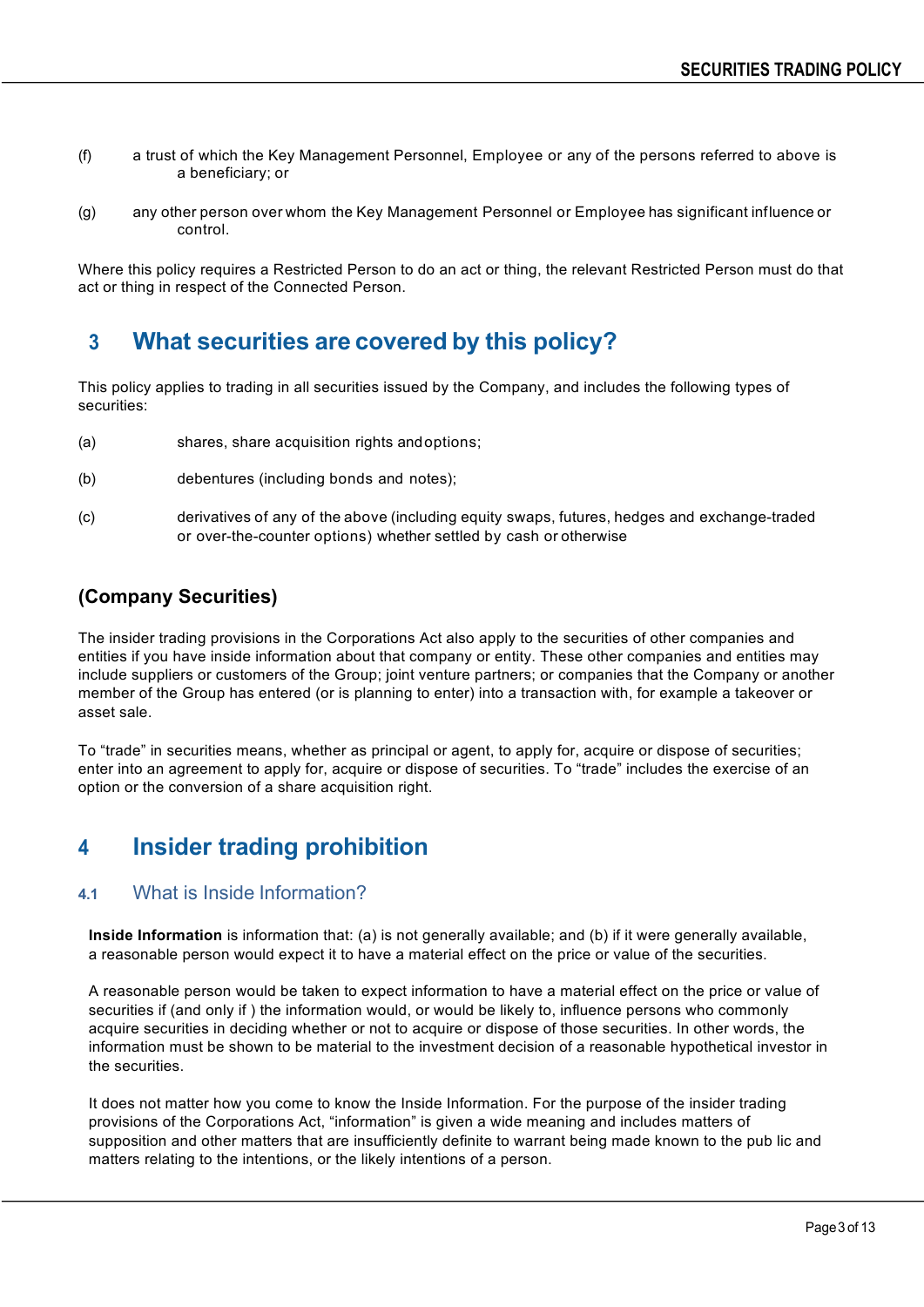Examples of information which, if made available to the market, may depending on the circumstances be likely to have a material effect on the price of Company Securities are set out in the Appendix.

#### **4.2** When is information generally available?

Information is generally available if :

- (a) it consists of 'readily observable matter';
- (b) it has been made known in a manner that would, or would be likely to, bring it to the attention of persons who commonly invest in securities of a kind whose price or value might be affected by the information **and** since it was made known, a reasonable period for it to be disseminated among such persons has elapsed; or
- (c) it consists of deductions, conclusions or inferences made or drawn from information of the kind referred to in (a) or (b)above.

#### **4.3** Prohibited conduct

In summary, the Corporations Act prohibits three types of conduct relating to Inside Information:

- (a) the direct or indirect acquisition or disposal of securities using Inside Information;
- (b) the procurement of another person to acquire or dispose of securities using Inside Information; and
- (c) communication of Inside Information to another person for the purpose of the other person acquiring or disposing of securities.

You must not, whether in your own capacity or as an agent for another, apply for, acquire or dispose of, or enter into an agreement to apply for, acquire or dispose of, any securities (whether they are Company Securities or securities in another entity which the Prohibited Person holds Insider Information on, due to the Company's dealings with the other entity), or procure another person to do so if you:

- (a) possess Inside Information; and
- (b) know or ought reasonably to know, that:
	- (i) the information is not generally available; and
	- (ii) if it were generally available, it might have a material effect on the price or value of the securities or influence a person's decision to buy or sell the securities.

Further, you must not either directly or indirectly pass on this kind of information to another person if they know, or ought reasonably to know, that this other person is likely to apply for, acquire or dispose of the securities or procure another person to do so.

#### **4.4** Consequences of insider trading

Engaging in "insider trading" (as summarised in section 4.3), can subject you to criminal liability, including substantial monetary fines and/or imprisonment. You may also be subject to civil liability, which may include being sued by another party or the Company, for any loss suffered as a result of insider trading. **Insider trading is prohibited at all times.**

#### **5 Blackout periods**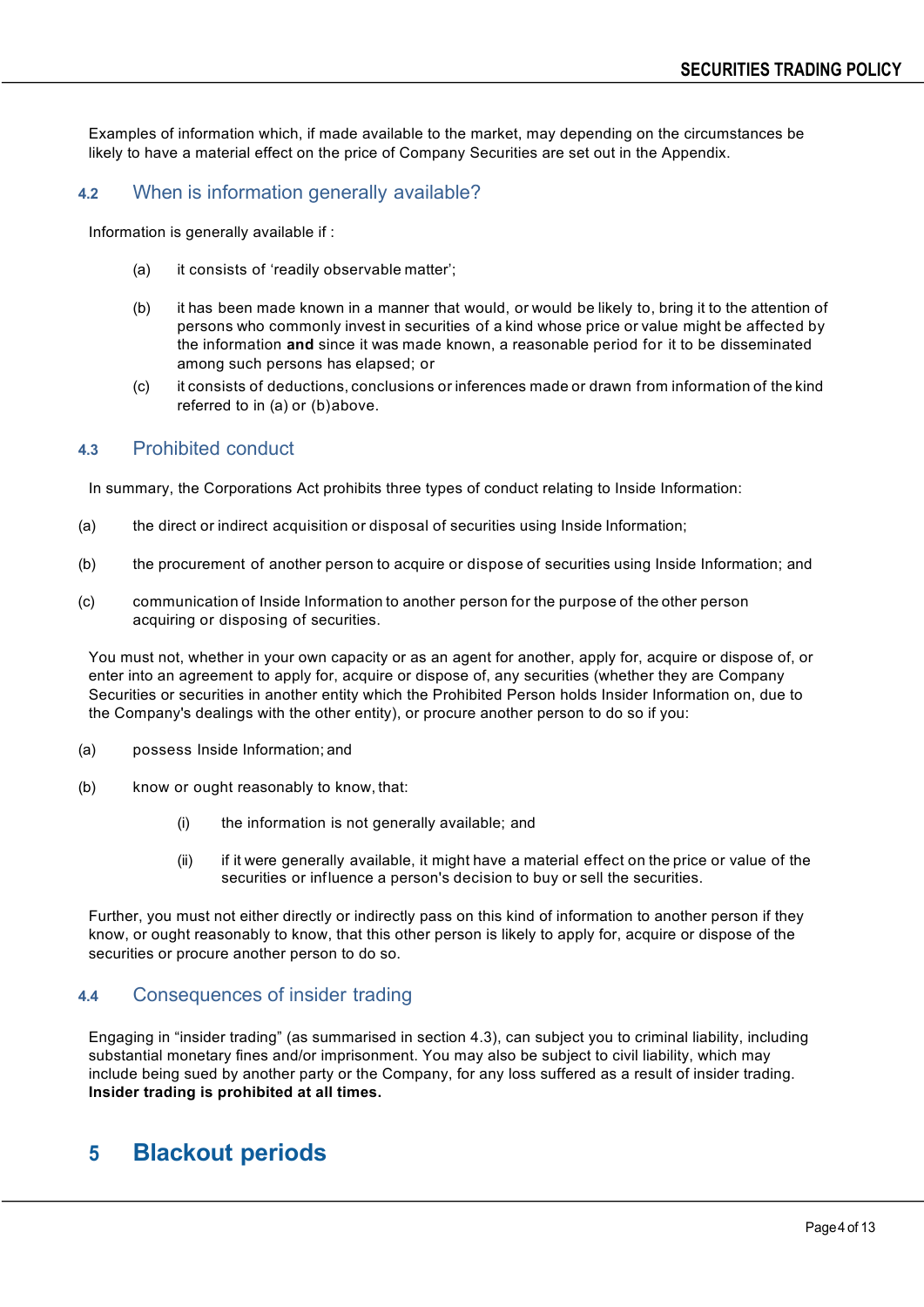In addition to the prohibitions on insider trading set out in the Corporations Act, Restricted Persons must not trade in Company Securities:

- (a) in the period commencing five trading days before the date of the meeting of the full Board in its capacity as the Audit Committee for the approval of the Company's half -year or financial accounts and ending 24 hours immediately following the release of the Company's half year and annual financial accounts;
- (b) in the period commencing on the quarter-end at which any quarterly mining activity report (under Listing Rule 5.1) or quarterly exploration activity reports and Appendix 5B consolidated cash f low statements (under Listing Rules 5.3 - 5.5.) are compiled and ending 24 hours immediately following the release of the Company's quarterly mining activity report or quarterly exploration activity report and Appendix 5B and
- (c) in the period commencing upon the release of an announcement by the Company and ending at the close of the next trading date after the day the announcements is released.

(**Blackout Periods**), unless the circumstances are exceptional in accordance with section 6 and prior written clearance described in section 7 has been granted.

In addition to the prohibitions on insider trading set out in the Corporations Act, Restricted Persons must not trade in Company Securities within any period imposed by the Board from time to time, for example because the Company is considering matters that would require disclosure to the market but for Listing Rule 3.1A (**Additional Period**), unless the circumstances are exceptional in accordance with section 6 and prior written clearance described in section 7 has been granted. This prohibition is in addition to the Blackout Periods. The Blackout Periods and the Additional Period are together referred to as a **Prohibited Period** in this policy. Restricted Persons must not disclose to anyone that an Additional Period is in effect.

Please note that even if it is outside a Prohibited Period, Restricted Persons must not trade in the Company's Securities if they are in possession of Inside Information.

## **6 Exceptional circumstances when trading may be permitted subject to prior written clearance**

A Restricted Person, who is not in possession of Inside Information, may be given prior written clearance to trade in Company Securities during a Prohibited Period in accordance with the procedure described in section 7, in the following exceptional circumstances:

- (a) where the person is in severe f financial hardship; or
- (b) where there are other circumstances deemed to be exceptional by the person granting the prior written clearance.

The determination of whether a person is in severe f financial hardship or whether there are other exceptional circumstances can only be made by the relevant Approving Officer in accordance with the procedure for obtaining clearance prior to trading set out in section 7. A person may be in severe f financial hardship if he or she has a pressing f financial commitment that cannot be satisfied otherwise than by selling the relevant Company Securities. A tax liability would not normally constitute severe f financial hardship unless the person has no other means of satisfying the liability. A circumstance may be considered exceptional if the person in question is required by a court order or a court enforceable undertaking to trans fer or sell, or accept a transfer of, the Company Securities or there is some other overriding legal or regulatory requirement for him or her to do so.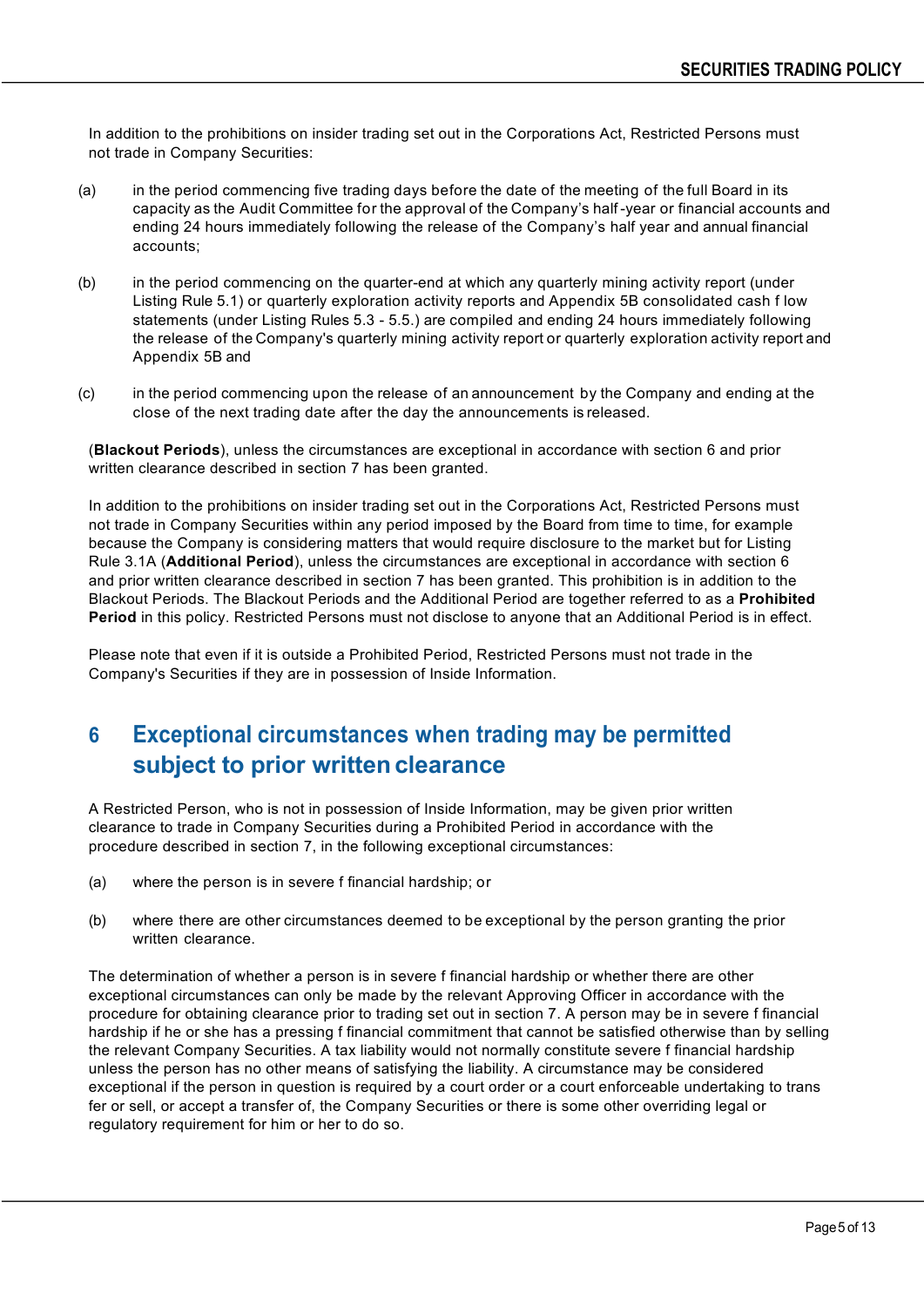#### **7 Procedure for obtaining written clearance priorto trading**

Restricted Persons must not trade in Company Securities, including for the exceptional circumstances referred to in section 6, unless the Restricted Person first obtains prior written clearance from:

- (a) in the case of employees, the and the Chairman, or in the absence of one of these Approving Officers, the other Approving Officer, or in both of their absences, the Company Secretary;
- (b) in the case of a director (other than the Managing Director), the Chair and the Managing Director, or in the absence of one of these Approving Officers, the other Approving Officer;
- (c) in the case of the Managing Director, the Chair and a Non-Executive Director, orin the absence of one of these Approving Officers, the other Approving Officer, or in both of their absences, the Finance Director,
- (d) in the case of the Chair, the Managing Director and a Non-Executive Director,(each, an **Approving Officer**).

A request for prior written clearance under this policy should be made in writing using the form attached to this policy entitled 'Request for Prior Written Clearance to Trade in Company Securities' and given to the Approving Officer. The request may be submitted in person, by mail or, by email.

Any written clearance granted under this policy will be valid for the period of 5 business days from the time which it is given or such other period as may be determined by the Approving Officer. The expiry time of the clearance will be stated in the clearance granted. Written clearance under this policy may be given in person, by mail, by email or by facsimile.

A written clearance granted under this policy does not endorse the proposed trade of Company Securities and the Prohibited Person carrying out the trade is individually responsible for their investment decisions and compliance with insider trading laws.

Any written clearance granted under this policy can be withdrawn by the Approving Officer if new information comes to light or there is a change in the circumstances surrounding the written clearance. The Approving Officer has absolute discretion to refuse a request for written clearance, which is final and binding on the Restricted Person. The refusal of request for written clearance is confidential and cannot be disclosed by the Restricted Person.

## **8 What trading is not subject to thispolicy?**

The following trading by Restricted Persons is excluded f rom the restrictions outlined in section 5, but is subject at all times to the insider trading provisions of the Corporations Act summarised in section 4 of this policy:

- (a) transfers of Company Securities between a Restricted Person and their spouse, civil partner, child, step-child, family company, family trust or other close family member or of Company Securities already held into a superannuation fund or other saving scheme in which the Restricted Person is a beneficiary;
- (b) an investment in, or trading in units of, a fund or other scheme (other than a scheme only investing in Company Securities) where the assets of the fund or other scheme are invested at the discretion of a third party;
- (c) where a Restricted Person is a trustee (expect as outlined in section  $8(k)$  of this policy), trading in the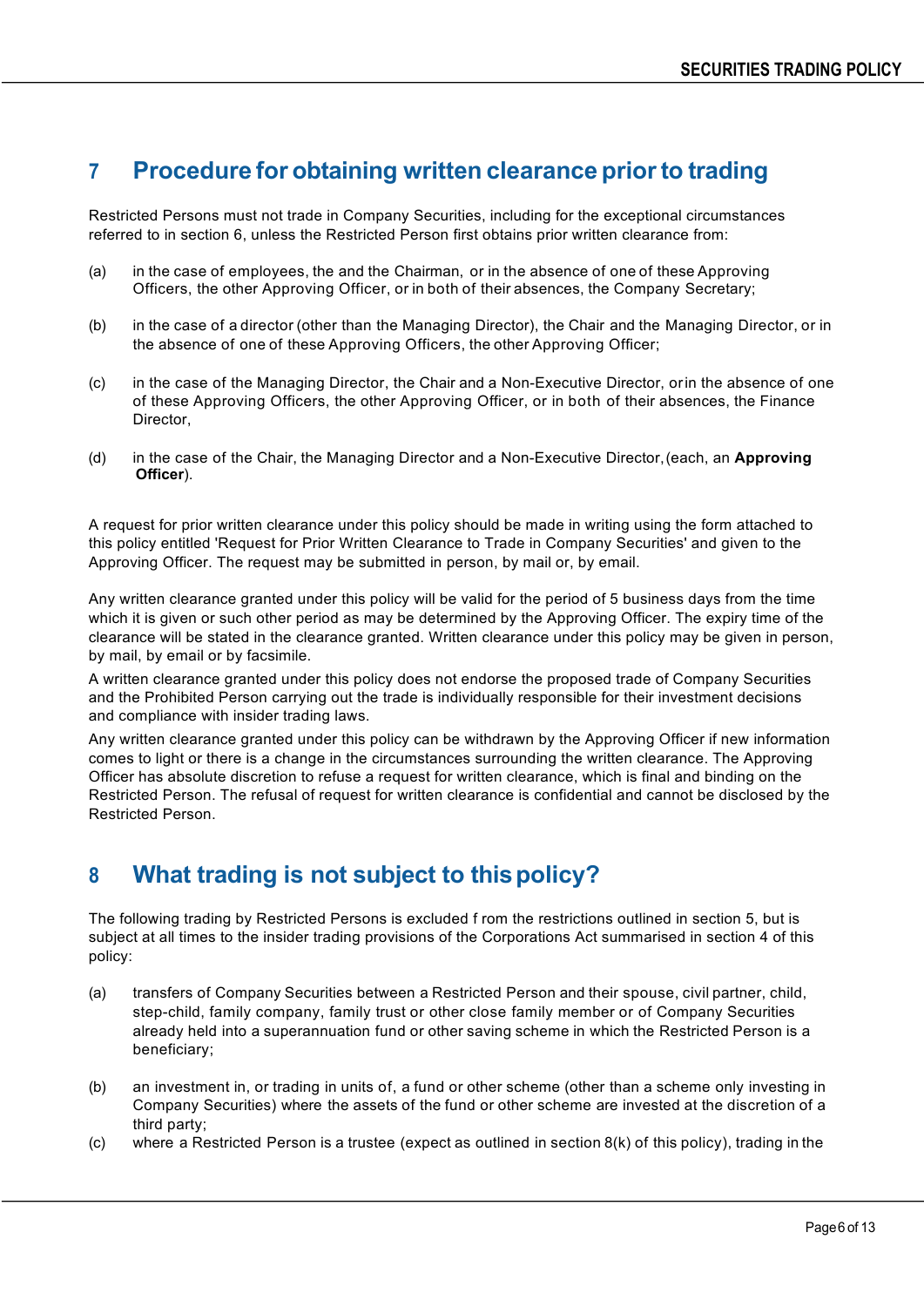Company Securities by that trust provided that the Restricted Person is not a beneficiary of the trust and any decision to trade during a Prohibited Period is taken by the other trustees or by the investment managers independently of the Restricted Person;

- (d) undertakings to accept, or the acceptance of, a takeover offer;
- (e) a disposal of Company Securities arising from a scheme of arrangement;
- (f) trading under an offer or invitation made to all or most of the security holders such as, a rights issue, a security purchase plan, a dividend or distribution reinvestment plan and an equal access buy -back, where the plan that determines the timing and structure of the offer has been approved by the Board. This includes decisions relating to whether or not to take up the entitlements and the sale of entitlements required to provide for the take up of the balance of entitlements under a renounceable pro rata issue;
- (g) a disposal of Company Securities that is the result of a secured lender exercising their rights, for example, under a margin lending arrangement. Please note section 11 of this policy; Restricted Persons must not enter into margin loan agreements or other secured lending arrangements in relation to Company Securities without first obtaining prior written clearance from the appropriate Approving Officer in accordance with the procedure set out in section 7;
- (h) the exercise (but not the sale of Company Securities following exercise) of an option or right under an employee incentive scheme that is ASIC Class Order 03/1874 compliant, or the conversion of a convertible security, where:
	- i. the final date for the exercise of the option or right, or the conversion of the security, falls during a Prohibited Period and the Company has been in an exceptionally long Prohibited Period or the Company has had a number of consecutive Prohibited Periods and the Restricted Person could not reasonably have been expected to exercise it at a time when free to do so; and
	- ii. the Restricted Person obtains prior written clearance to exercise the option or right, or convert the security, in accordance with the procedure set out in section 7 of this policy;
	- iii. trading under a non-discretionary trading plan for which prior written clearance has been provided in accordance with procedures set out in this Policy and where: (a) the Restricted Person did not enter into the plan or amend the plan during a Prohibited Period; and (b) the trading plan does not permit the Restricted Person to exercise any influence or discretion over how, when, or whether to trade; or
- (i) a director obtaining a share qualification.

## **9 Hedging transactions**

Restricted Persons are prohibited from entering into transactions or arrangements which limit the economic risk of participating in unvested entitlements under any equity based remuneration schemes.

## **10 Margin loans and other secured lending**

Restricted Persons must not enter into margin loan agreements or other secured lending arrangements in relation to Company Securities without first obtaining prior written clearance from the appropriate Approving Officer in accordance with the procedure set out in section 7.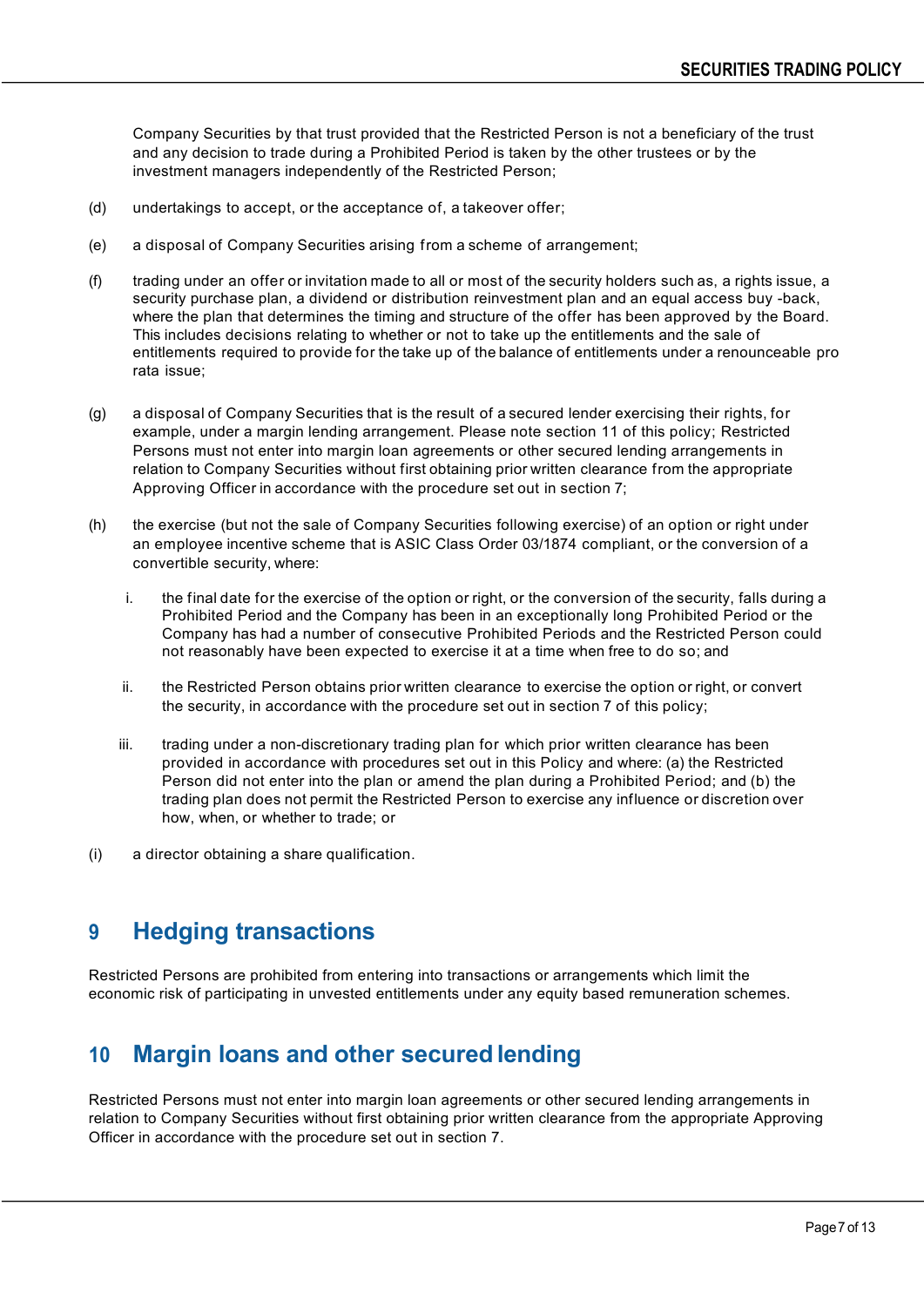## **11 Non-discretionary tradingplans**

Restricted Persons must not put in place a non-discretionary trading plan in respect of Company Securities without first obtaining prior written clearance from the appropriate Approving Officer in accordance with the procedure set out in section 7. Restricted Persons must not cancel any such trading plan during a Prohibited Period, unless the circumstances are exceptional in accordance with section 6 and prior written clearance described in section 7 has been granted.

#### **12 Short-Term Trading and Short Selling**

Restricted Persons must not acquire Company Securities with the intention of disposing of some or all of those Company Securities within a period of less than 3 months from the date of the acquisition without first obtaining prior written clearance from the appropriate Approving Officer in accordance with the procedure set out in section 7. This does not prohibit the Restricted Persons from disposing of Company Securities within a short time period after vesting or issuance of the Company Securities under a share plan.

Restricted Persons must not enter into agreements, transactions or instruments to borrow or sell Company Securities with an intention of buying those Company Securities back at a later date, a practice commonly known as short selling.

#### **13 Substantial Holding**

A Restricted Persons must provide details to the Approving Officer in the notice under section 7, if a trade will result in the Restricted Person beginning to have, or ceasing to have, a substantial holding (as that term is defined in section 9 of the *Corporations Act 2001* (Cth)). They must also provide details to the Approving Officer if they have a substantial holding and there is movement of at least 1% in their holding.

## **14 Director notification requirements**

Directors have agreed with the Company to provide details of changes in Company Securities they hold (directly or indirectly) to the Company Secretary as soon as reasonably possible to enable the Company to comply with its obligations under the ASX Listing Rules.

Directors are referred to the Company's *Director's Disclosure Obligations* document and *Director's Declaration of Interest Form*. Directors are reminded that it is their obligation under section 205G of

the Corporations Act to notify the market operator within 14 days after any change in a director's interest if the Company has failed to do so.

## **15 Register of notifications and clearances**

The Company Secretary must maintain a register of notifications and clearances given in relation to trading in Company Securities.

The Company Secretary must report all notifications of trading in, and clearances given, in relation to trading in Company Securities to the next Board meeting of the Company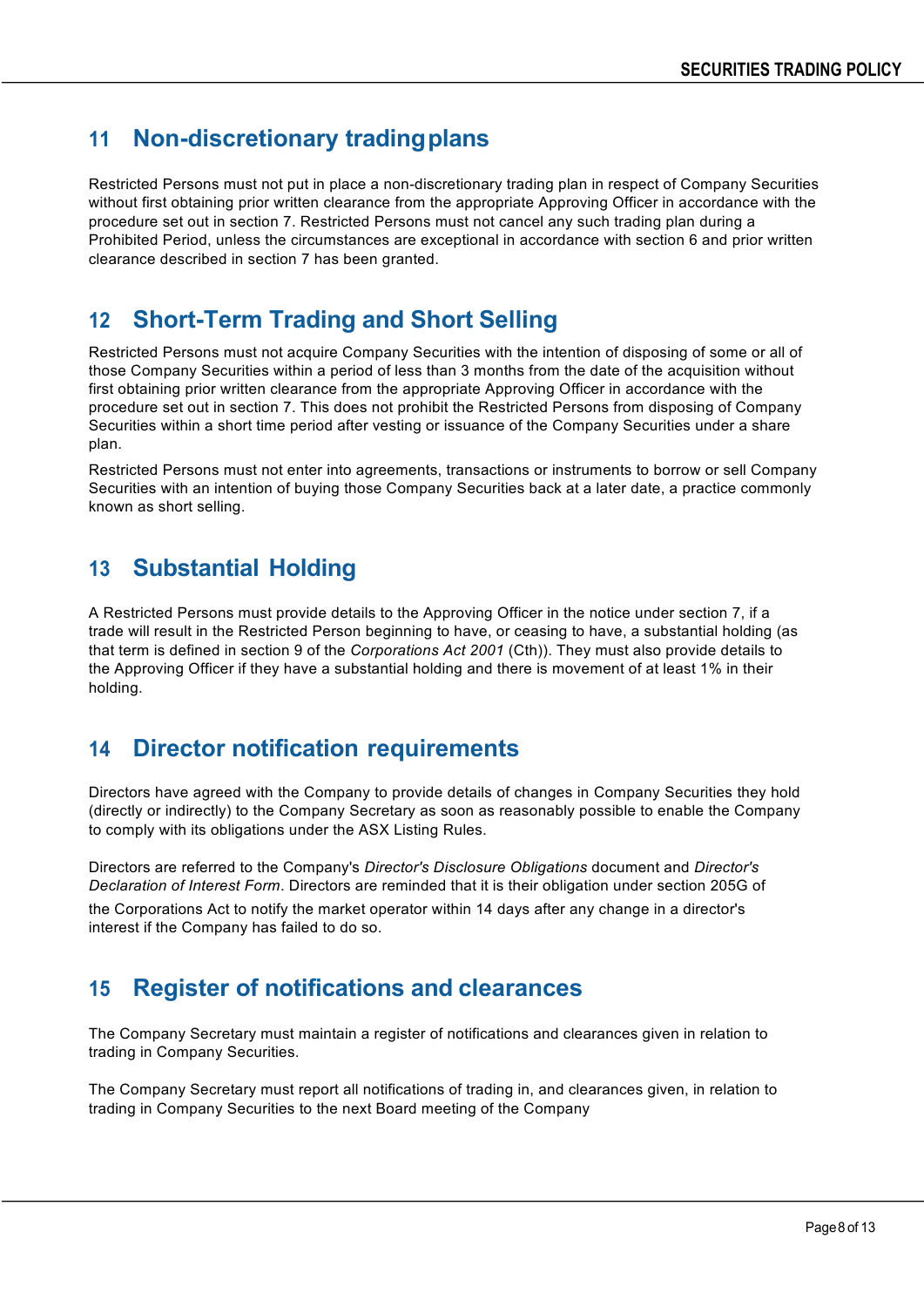#### **16 Consequences of breach**

Breach of the insider trading prohibition could expose you to criminal and civil liability. Breach of this policy (irrespective of whether the insider trading prohibition or any other law is breached) will also be regarded by the Group as serious misconduct which may lead to disciplinary action and/or dismissal.

This policy does not contain an exhaustive analysis of the restrictions imposed on, and the very serious legal ramifications of, insider trading. Restricted Persons who wish to obtain further advice in this matter, are encouraged to contact the Company Secretary.

## **17 ASX Listing Rule requirements**

It is a requirement for admission to the official list of ASX, and an on-going requirement for listing, that the Company has a securities trading policy.

The Company will give a copy of this policy to ASX for release to the market. The Company will also give any amended version of this policy to ASX when it makes a change to:

- (a) the periods within which Restricted Persons are prohibited from trading in Company Securities;
- (b) the trading that is excluded from the operation of the policy; or
- (c) the exceptional circumstances in which Restricted Persons may be permitted to trade during a Prohibited Period,

within five business days of the amendments taking effect. The Company will also give this policy to ASX immediately on request by ASX.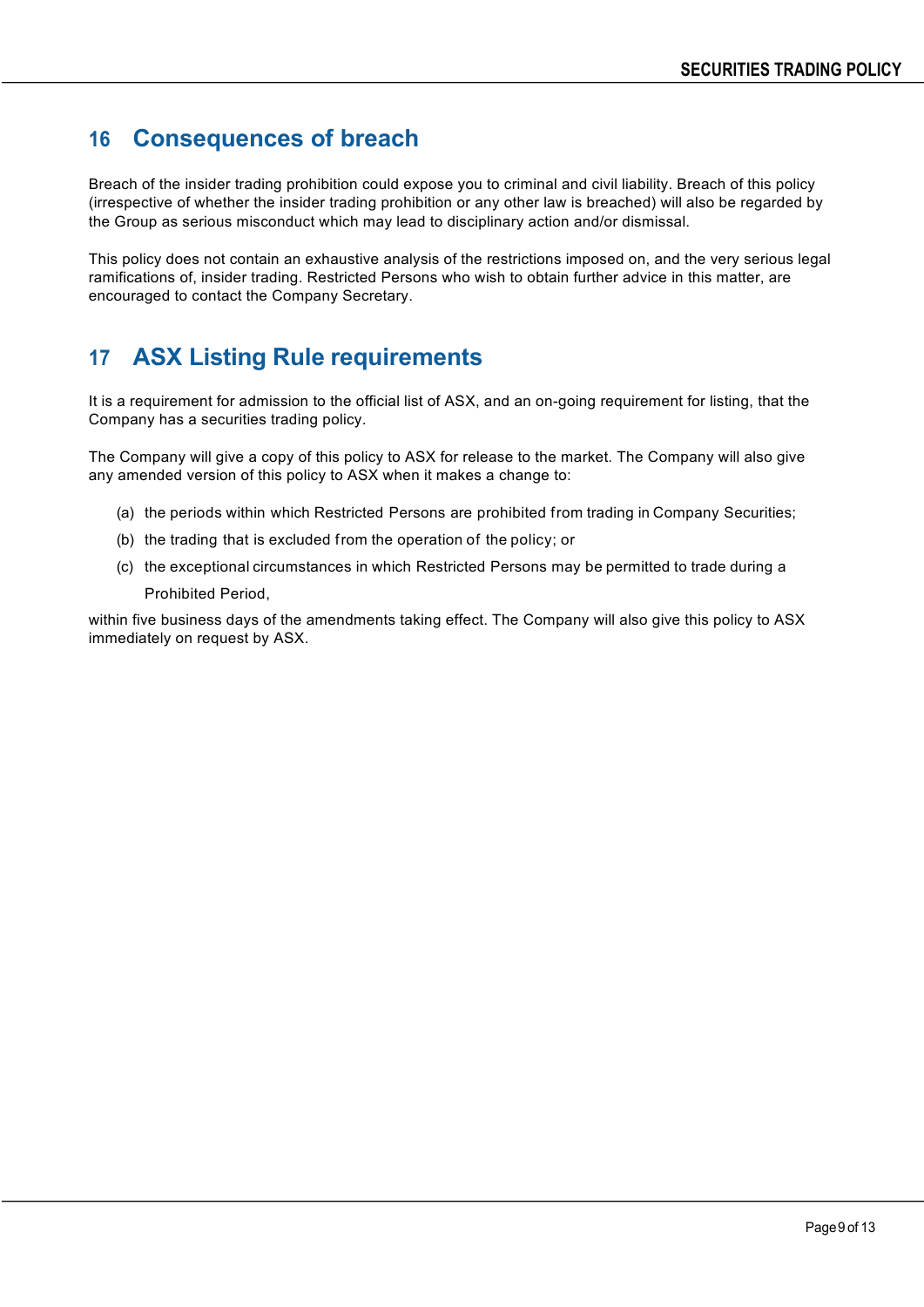## **Appendix**

Examples of information which, if made available to the market, may depending on the circumstances be likely to have a material effect on the price or value of Company Securities include, but are not limited to:

- (a) a transaction that will lead to a significant change in the nature or scale of the Company's activities;
- (b) a material mineral discovery;
- (c) a material acquisition or disposal;
- (d) the granting or withdrawal of a material licence;
- (e) becoming a plaintiff or defendant in a material lawsuit;
- (f) the fact that the Company's earnings will be materially different from market expectations;
- (g) the appointment of a liquidator, administrator orreceiver;
- (h) the commission of an event of default under, or other event entitling a financier to terminate, a material financing facility;
- (i) under subscriptions or over subscriptions to an issue of securities;
- (j) giving or receiving a notice of intention to make a takeover;
- (k) any rating applied by a rating agency to the Company or its securities and any change to such a rating;
- (l) any actual or proposed change to the Company's capital structure for example, a share issue; or
- (m) exploration results.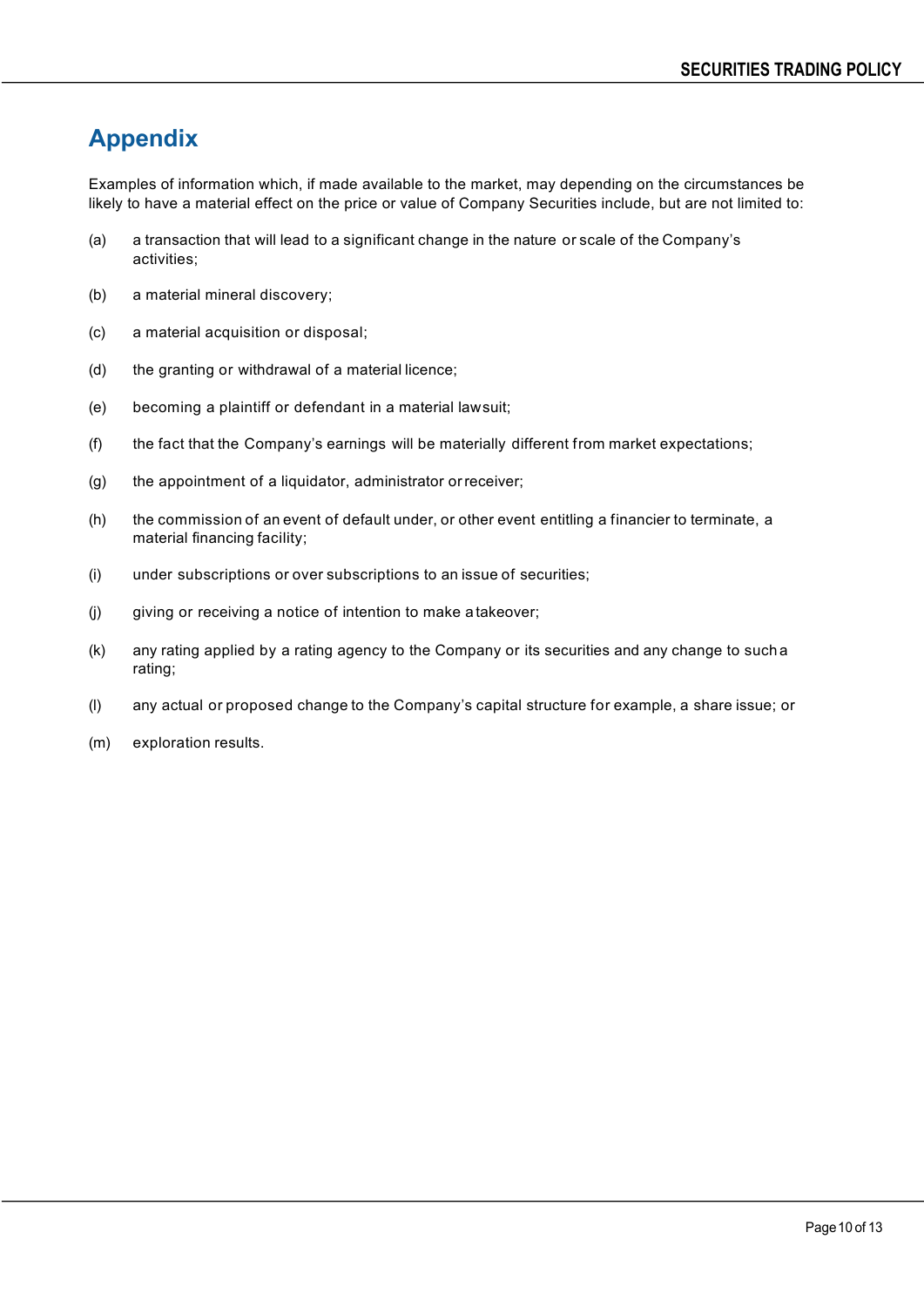#### **Securities Trading Written Clearance Form**

**Venus Metals Corporation Limited** ACN 123 250 582 (**Company**)

In accordance with the Securities Trading Policy of the Company, before dealing in any Company Securities you are required to obtain written clearance. Terms used in this form are as defined in the Securities Trading Policy. Please forward this request to the Approving Officers via email to [ insert email address], [insert email address], [insert email address] and/or [insert email address]. Please refer to the Securities Trading Policy to f ind your relevant Approving Officers.

| <b>Details</b> | <b>Required field</b> |
|----------------|-----------------------|
| Name           |                       |
| Position       |                       |
| Location       |                       |
| Telephone      |                       |
| Email address  |                       |

**Approval toTrade during ProhibitedPeriod (only complete if seeking approval to trade during aProhibited Period)**

I request permission to trade in the following Company Securities, which are held, or proposed to be held, by me personally and / or my Connected Persons:

| <b>Securities</b> | <b>Number of Securities</b> | <b>Buy/Sell/Exercise and Hold/ Exercise</b><br>and Sell/ Other (if other please<br>describe the proposed dealing) |
|-------------------|-----------------------------|-------------------------------------------------------------------------------------------------------------------|
|                   |                             |                                                                                                                   |
|                   |                             |                                                                                                                   |
|                   |                             |                                                                                                                   |
|                   |                             |                                                                                                                   |
|                   |                             |                                                                                                                   |

**Exceptional Circumstances (only complete if seeking approval to trade during a Prohibited Period)**

I request permission to trade during a Prohibited Period on the following exceptional circumstances: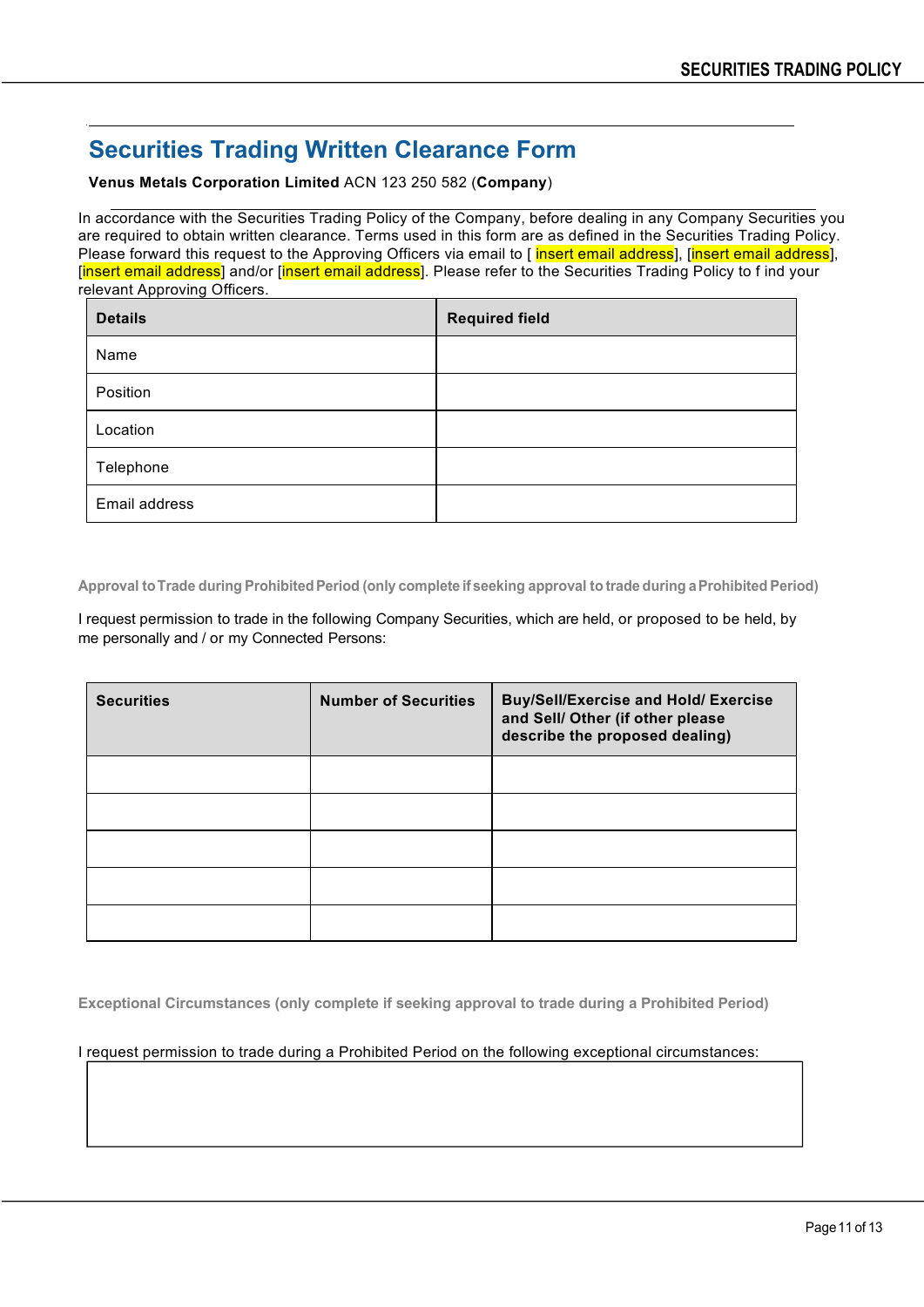**Approval toTrade in Company Securities atany timethatisn't aProhibitedPerson(only complete ifseeking approval to trade at any time that isn't a ProhibitedPeriod)**

I request permission to trade in the following Company Securities, which are held, or proposed to be held, by me personally and / or my Connected Persons:

| <b>Securities</b> | <b>Number of Securities</b> | <b>Buy/Sell/Exercise and Hold/ Exercise</b><br>and Sell/ Other (if other please<br>describe the proposed dealing) |
|-------------------|-----------------------------|-------------------------------------------------------------------------------------------------------------------|
|                   |                             |                                                                                                                   |
|                   |                             |                                                                                                                   |
|                   |                             |                                                                                                                   |
|                   |                             |                                                                                                                   |
|                   |                             |                                                                                                                   |

Acknowledgement (to be completed prior to all dealings)

In submitting this request to deal in the indicated securities in the manner above, I acknowledge that:

- I am not in possession of any price-sensitive information regarding the Company Securities;
- I am not in possession of Inside Information in relation to the Company Securities;
- I will not engage in activity that is prohibited in the Company's Securities Trading Policy, including but not limited to short selling of the Company Securities, obtaining margin loans using Company Securities (either solely or as part of a portfolio) as security for loans or enter into any other secured f inancing arrangements in respect of Company Securities.
- I may be refused permission to deal in securities without explanation and will keep information of the decision to refuse the request confidential;
- I will not deal in the Company Securities until approval is given.
- If approval is given under paragraph 1 of this form, I will be entitled to trade for a period of five business days. After this time, approval will lapse and further approval will be required in accordance with the Company's Security Trading Policy.

#### **Signature and date**